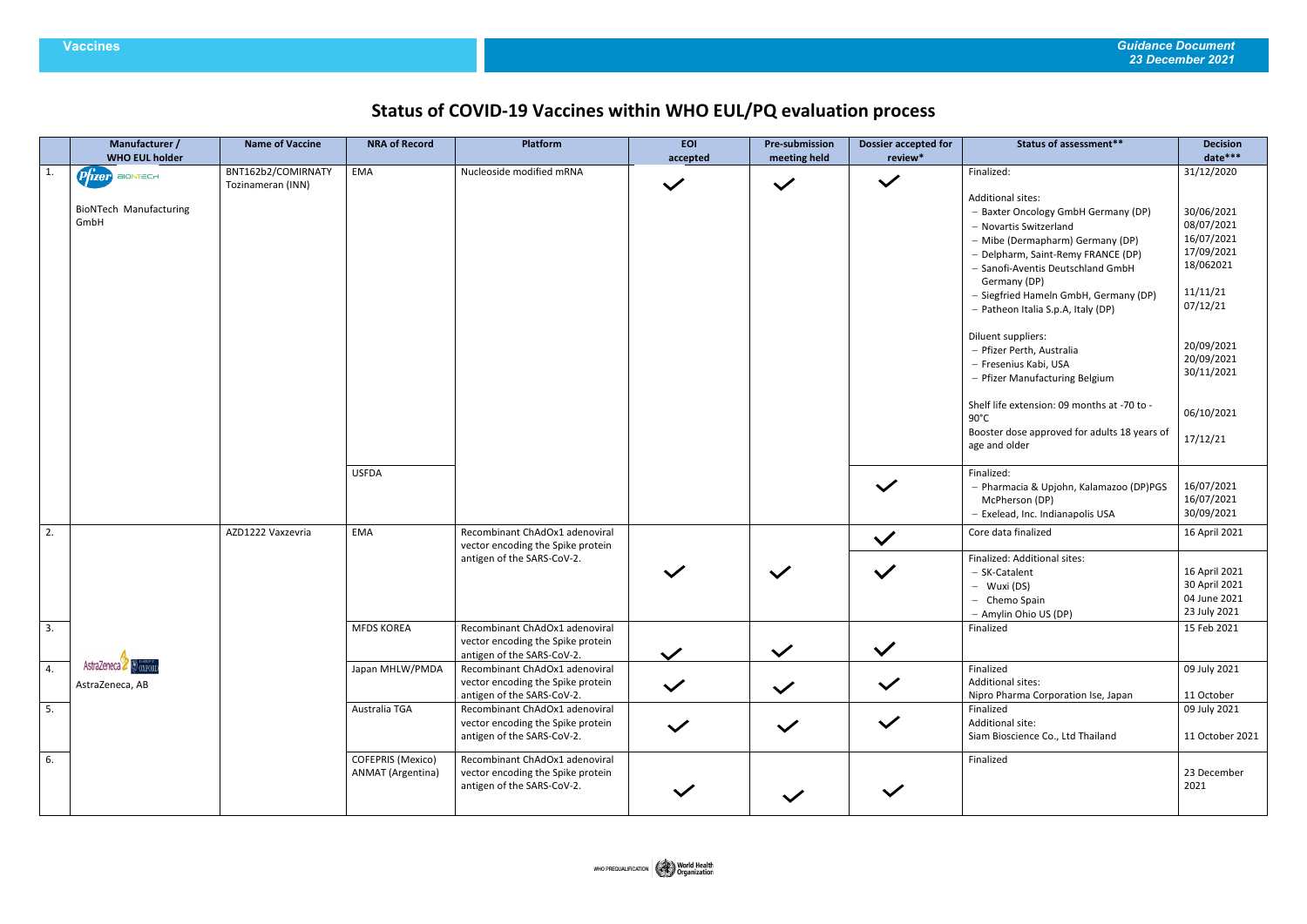## **Vaccines** *Guidance Document 23 December 2021*

|     | Manufacturer /<br><b>WHO EUL holder</b>                                                                     | <b>Name of Vaccine</b>                                      | <b>NRA of Record</b> | Platform                                                                                                                              | <b>EOI</b><br>accepted              | <b>Pre-submission</b><br>meeting held                        | <b>Dossier accepted for</b><br>review*             | <b>Status of assessment**</b>                                                                                                                                      | <b>Decision</b><br>date***                                                                                                       |
|-----|-------------------------------------------------------------------------------------------------------------|-------------------------------------------------------------|----------------------|---------------------------------------------------------------------------------------------------------------------------------------|-------------------------------------|--------------------------------------------------------------|----------------------------------------------------|--------------------------------------------------------------------------------------------------------------------------------------------------------------------|----------------------------------------------------------------------------------------------------------------------------------|
| 7.  | <b>SERUM INSTITUTE OF INDIA PVT. LTD.</b><br>Cyrus Poonawalla Group<br>Serum Institute of India Pvt.<br>Ltd | Covishield<br>(ChAdOx1_nCoV-19)                             | <b>DCGI</b>          | Recombinant ChAdOx1 adenoviral<br>vector encoding the Spike protein<br>antigen of the SARS-CoV-2.                                     | $\checkmark$                        | $\checkmark$                                                 | $\checkmark$                                       | Finalized<br>DS and DP Manjari Bk Pune                                                                                                                             | 15 Feb 2021<br>12 Nov 2021                                                                                                       |
| 8.  | Infectious Diseases<br>Janssen / & Vaccines                                                                 | Ad26.COV2.S                                                 | EMA                  | Recombinant, replication-<br>incompetent adenovirus type 26<br>(Ad26) vectored vaccine encoding                                       | $\checkmark$                        | $\checkmark$                                                 | $\checkmark$                                       | Core data finalized (US +NL sites)                                                                                                                                 | 12 March 2021                                                                                                                    |
|     | PHARMACEUTICAL CONPANIES OF Vehision-Vehicles<br>Janssen-Cilag International NV                             |                                                             |                      | the (SARS-CoV-2) Spike (S) protein                                                                                                    |                                     |                                                              | Additional sites:<br>- Merck, Durham, UK<br>(DS)   | Finalized<br>- Aspen RSA (DP)<br>- Catalent Agnani Italy (DP)<br>- Grand River Aseptic Manufacturing Inc.,<br><b>USA</b><br>- MSD (Merck(, West Point/PA, USA (DP) | -25 June 2021<br>- 02 July 2021<br>- 05 November<br>2021                                                                         |
|     |                                                                                                             |                                                             | <b>DCGI</b>          | Recombinant, replication-<br>incompetent adenovirus type 26<br>(Ad26) vectored vaccine encoding<br>the (SARS-CoV-2) Spike (S) protein | $\checkmark$                        | $\checkmark$                                                 |                                                    | Ongoing                                                                                                                                                            | To be confirmed                                                                                                                  |
| 9.  | moderna                                                                                                     | mRNA-1273                                                   | EMA                  | mRNA-based vaccine encapsulated<br>in lipid nanoparticle (LNP)                                                                        | $\checkmark$                        | $\checkmark$                                                 | $\checkmark$                                       | Finalized                                                                                                                                                          | 30 April 2021                                                                                                                    |
|     | Moderna Biotech                                                                                             |                                                             | <b>USFDA</b>         | mRNA-based vaccine encapsulated<br>in lipid nanoparticle (LNP)                                                                        | $\checkmark$                        | $\checkmark$                                                 | $\checkmark$                                       | Finalized<br>ModernaTx. Norwood (DS)<br>- Catalent Indiana, LLC (DP)<br>- Lonza Biologics, Inc. Portsmouth, USA (DS)<br>- Baxter, Bloomington, USA (DP)            | 06 August 2021                                                                                                                   |
|     |                                                                                                             |                                                             | <b>MFDS</b>          | mRNA-based vaccine encapsulated<br>in lipid nanoparticle (LNP)                                                                        | $\checkmark$                        | $\checkmark$                                                 | $\checkmark$                                       | Finalized                                                                                                                                                          | 23 December<br>2021                                                                                                              |
| 10. | Sinopharm / $BIBP1$<br>Beijing Institute of Biological<br>Products Co., Ltd. (BIBP)                         | SARS-CoV-2 Vaccine<br>(Vero Cell), Inactivated<br>(InCoV)   | <b>NMPA</b>          | Inactivated, produced in Vero cells                                                                                                   | $\checkmark$                        | $\checkmark$                                                 | $\checkmark$                                       | Finalized<br>2 and 5 dose presentation (new<br>manufacturing site)                                                                                                 | 07 May 2021<br>TBC after<br>ongoing<br>inspection                                                                                |
| 11. | Sinovac<br>Sinovac Life Sciences Co., Ltd.<br>Sinovac Life Sciences Co., Ltd.                               | COVID-19 Vaccine (Vero<br>Cell), Inactivated/<br>Coronavac™ | <b>NMPA</b>          | Inactivated, produced in Vero cells                                                                                                   | $\checkmark$                        | $\checkmark$                                                 | $\checkmark$                                       | Finalized<br>2 dose presentation                                                                                                                                   | 01 June 2021<br>30 September<br>2021                                                                                             |
| 12. | $\infty$<br><b>BHARAT</b><br>BIOTECH<br>Bharat Biotech, India                                               | SARS-CoV-2 Vaccine,<br>Inactivated (Vero Cell)/<br>COVAXIN  | <b>DCGI</b>          | Whole-Virion Inactivated Vero Cell                                                                                                    | $\checkmark$                        | $\checkmark$                                                 | $\checkmark$                                       | Finalized                                                                                                                                                          | 03 November<br>2021                                                                                                              |
| 13. | SERUM INSTITUTE OF INDIA PVT. LTD.<br>Cyrus Poonawalla Group                                                | NVX-CoV2373/Covovax                                         | <b>DCGI</b>          | Recombinant nanoparticle<br>prefusion spike protein formulated<br>with Matrix-M™ adjuvant.                                            | $\checkmark$                        | $\checkmark$                                                 | Rolling data started 21<br>September 2021          | Finalized                                                                                                                                                          | 17 December<br>2021                                                                                                              |
| 14. | <b>NOVAVAX</b>                                                                                              | NVX-CoV2373/Nuvaxovid                                       | EMA                  | Recombinant nanoparticle<br>prefusion spike protein formulated<br>with Matrix-M™ adjuvant.                                            | $\checkmark$                        | $\checkmark$                                                 | Rolling data started 19   Finalized<br>August 2021 |                                                                                                                                                                    | 20 December<br>2021                                                                                                              |
| 15. | RUSSIAN DIRECT<br>INVESTMENT FUND                                                                           | Sputnik V                                                   | Russian NRA          | Human Adenovirus Vector-based<br>Covid-19 vaccine                                                                                     | Additional information<br>submitted | Several meetings<br>have been and<br>continue to be<br>held. | "Rolling" submission<br>incomplete.                | Process restarted, awaiting completion of<br>rolling submission and CAPAs to last<br>inspection                                                                    | Anticipated date<br>will be set once<br>all data is<br>submitted and<br>follow-up of<br>inspection<br>observations<br>completed. |